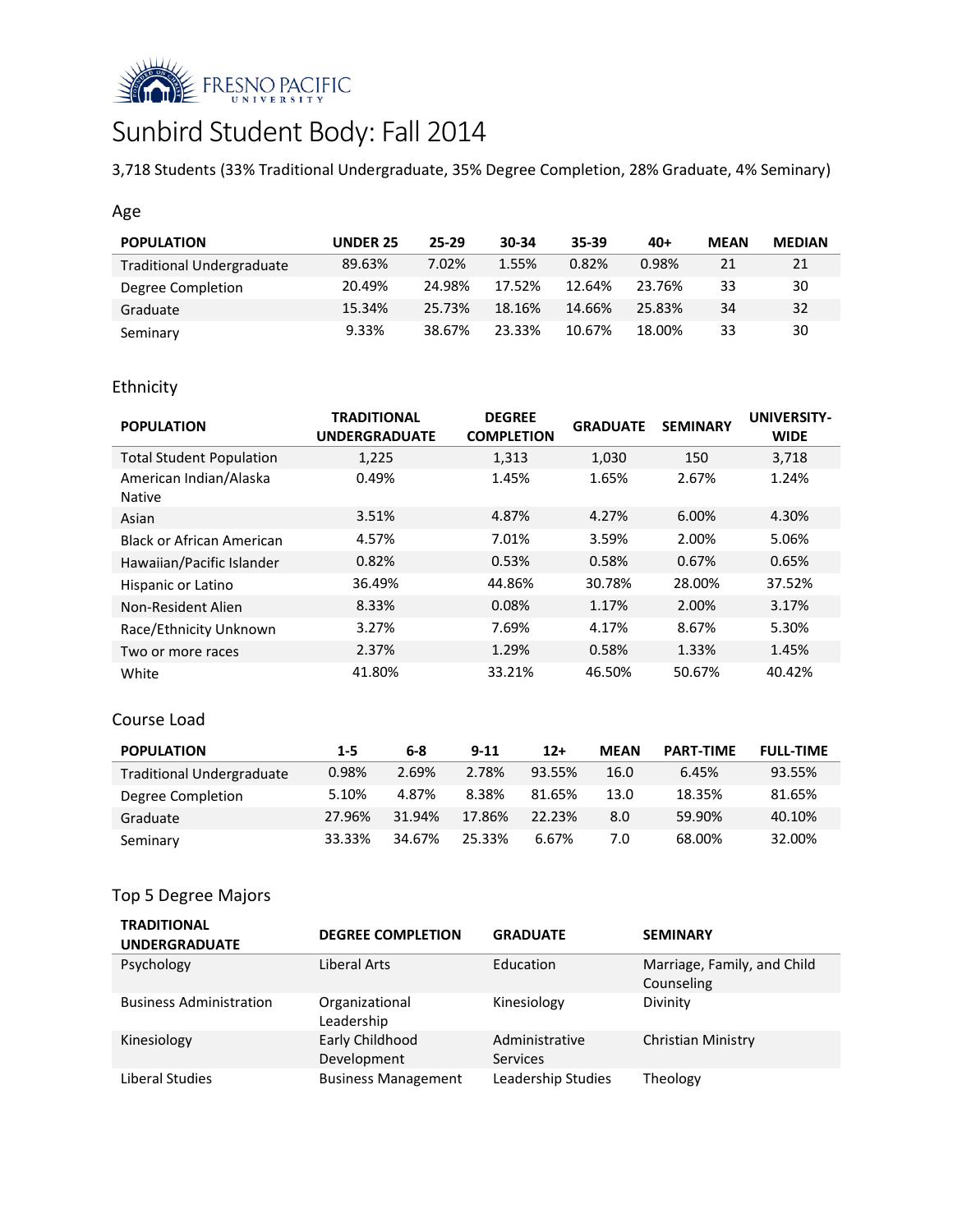

| <b>DEGREE COMPLETION</b> | <b>GRADUATE</b>                                                            | <b>SEMINARY</b>                                                                                                                                            |
|--------------------------|----------------------------------------------------------------------------|------------------------------------------------------------------------------------------------------------------------------------------------------------|
| Nursing                  | <b>Business</b><br>Administration                                          | <b>Urban Missions</b>                                                                                                                                      |
|                          |                                                                            |                                                                                                                                                            |
|                          |                                                                            | <b>PERCENTAGE</b>                                                                                                                                          |
|                          |                                                                            |                                                                                                                                                            |
|                          |                                                                            |                                                                                                                                                            |
|                          |                                                                            |                                                                                                                                                            |
|                          |                                                                            |                                                                                                                                                            |
|                          |                                                                            |                                                                                                                                                            |
|                          |                                                                            | <b>PERCENTAGE</b>                                                                                                                                          |
|                          |                                                                            |                                                                                                                                                            |
|                          |                                                                            |                                                                                                                                                            |
|                          |                                                                            |                                                                                                                                                            |
|                          |                                                                            |                                                                                                                                                            |
|                          |                                                                            |                                                                                                                                                            |
|                          |                                                                            | <b>PERCENTAGE</b>                                                                                                                                          |
|                          |                                                                            |                                                                                                                                                            |
|                          |                                                                            |                                                                                                                                                            |
|                          |                                                                            |                                                                                                                                                            |
|                          |                                                                            |                                                                                                                                                            |
|                          |                                                                            |                                                                                                                                                            |
|                          |                                                                            | <b>PERCENTAGE</b>                                                                                                                                          |
|                          |                                                                            |                                                                                                                                                            |
|                          |                                                                            |                                                                                                                                                            |
|                          |                                                                            |                                                                                                                                                            |
|                          |                                                                            |                                                                                                                                                            |
|                          |                                                                            |                                                                                                                                                            |
|                          | <b>Students Receiving Financial Aid</b><br>Traditional Undergraduate Women | 93.00%<br>73.00%<br>43.00%<br>79.00%<br>45.64%<br>61.07%<br>11.68%<br>1.32%<br>37.16%<br>15.54%<br>3.09%<br>63.02%<br>74.11%<br>73.01%<br>60.67%<br>69.61% |

#### Location\*

| <b>POPULATION</b>   | <b>NUMBER</b> |
|---------------------|---------------|
| <b>Main Campus</b>  | 1747          |
| Online              | 1031          |
| Visalia             | 627           |
| North Fresno Center | 662           |
| Bakersfield         | 256           |
| Merced              | 178           |
| Lemoore             | 9             |